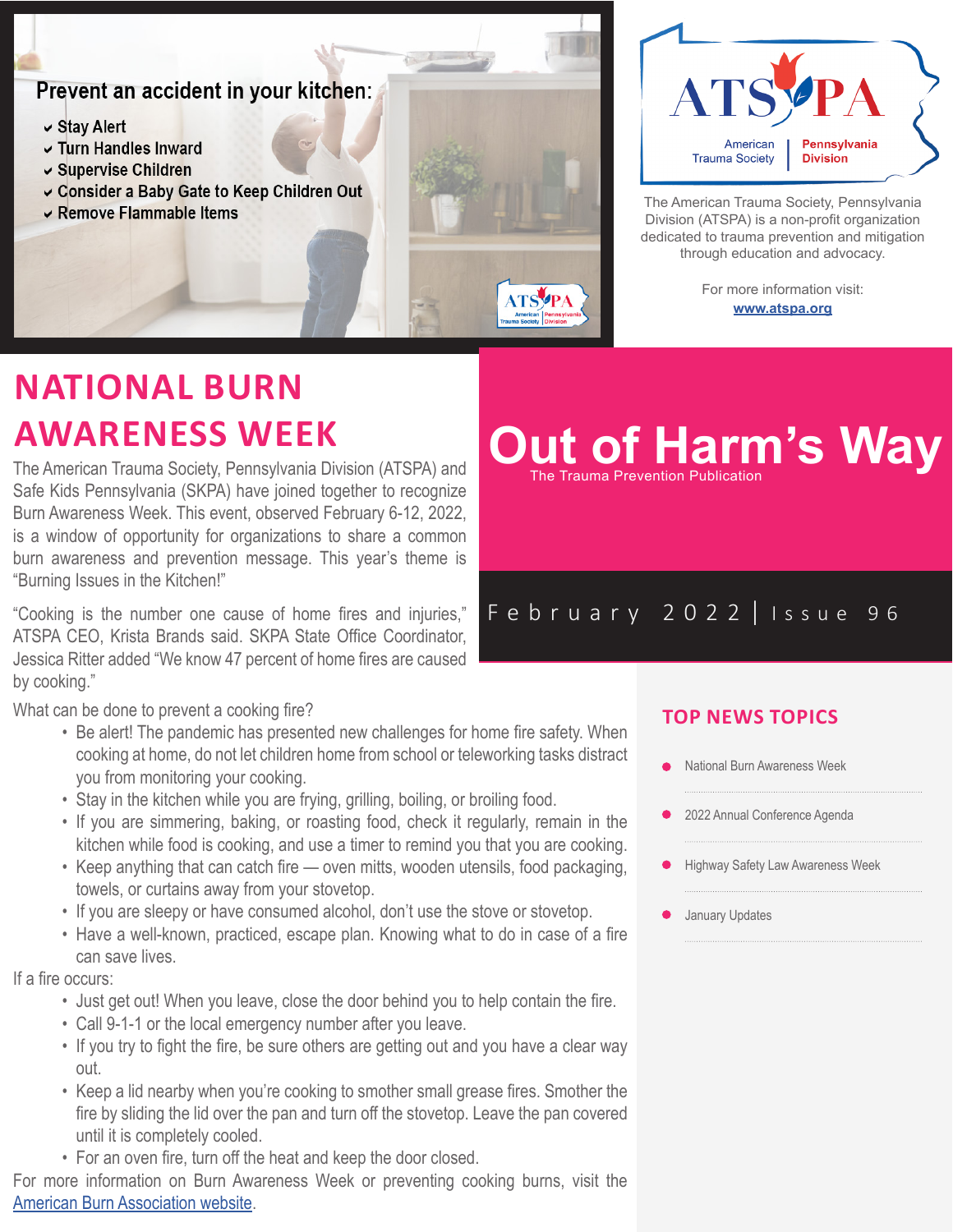# **2022 ANNUAL CONFERENCE**

**Tuesday, April 5, 2022**

**7:30 am – 5:15 pm Conference Registration Open** 

**7:30 – 8:30 am Breakfast Buffet** 

**8:30 – 9:30 am Opening Remarks and Awards Presentation**

**9:30 – 10:30 am With Collaboration and Mutual Respect, All is Possible: Reducing Gunshot Death through A Public Health Model**

 *Eric Toschlog, MD, FACS, FCCM - Professor of Surgery, Chief of the Division of Trauma and Acute Care Surgery, Trauma Medical Director, Program Director, Acute Care Surgery Fellowship, The Brody School of Medicine at East Carolina University*

**Prepare** 

Prevent

**Provide** 

Gunshot death in the United States is a true epidemic, with mortality similar to certain cancers, motor vehicle crashes, and opioid deaths. Despite significant allocation of research funding, attention, and public health solutions to other forms of death, with significant progress, the gunshot epidemic has received negligible research funding and legislative effort. In fact, deliberate obstructionist tactics have hampered the national effort. This session will demonstrate the epidemiology and scope of the gunshot death epidemic, define the political and societal impediments to progress, and offer a public health-based solution to gunshot death in the U.S.

### **10:45 – 11:45 am Geriatric Acute Care Surgery Update 2021**

 *Robert Barraco, MD, MPH, FACS, FCCP – Chief Academic Officer, Lehigh Valley Health Network* With the increasing proportion of geriatric patients presenting to our facilities for treatment of injury or acute surgical disease, practitioners need to be up to date on the care of that complex population. This session will review differences leading to that complexity and update attendees on the guidelines for the care of the geriatric acute care surgery patient. This session will also discuss the purpose and standards of the Geriatric Surgery Verification process as it relates to acute care surgery and its implications for trauma centers.

### **11:45 am – 1:00 pm Networking Luncheon**

## **1:00 – 2:00 pm EMS Response to Civil Disturbance**

 *Michael Reihart, DO, FACEP, FAEMS – Regional Medical Director, Emergency Health Services Federation* This lecture originates from actual lessons learned from multiple civil disturbances that occurred in south-central Pennsylvania during the past two years. EMS response to civil disturbance has never been a consideration until recent history and has led to many lessons learned which impact the safety of EMS providers, hospital response, and treatment of persons injured in these conflicts.

## **2:15 – 3:15 pm Supporting Survivors of Domestic Violence**

 *Mae Reale, MA – Health Education Specialist, Pennsylvania Coalition Against Domestic Violence* During the session, we will share methods to ensure every patient has access to information about available domestic violence services, whether or not they choose to disclose. Providers will have the opportunity to identify, develop and practice responses to domestic violence in a trauma-informed, survivor-centered manner during our session. We will also discuss the many ways you can partner with your local domestic violence advocates to increase safety and support for people impacted by domestic violence. Connecting to your local domestic violence program has benefits for providers as well since these partnerships often allow you to focus on your healthcare-related role while advocates can work with survivors to connect them to additional resources, provide support, and help survivors identify their needs.

**3:15 – 3:45 pm Beverage Break** 

## **3:45 – 4:45 pm Traumatic Brain Injury: It's a Marathon, not a Sprint!**

*Susan Baro, DO – Trauma Surgeon, Geisinger Medical Center*

We have invited the Lithgow family to join us to talk about what life is like beyond the acute phases of traumatic brain injury. Jackie Lithgow was the victim of an assault that changed all of their lives forever. With the sheer will to survive and the support of his family, Jackie has made an inspirational recovery. We will take you on the marathon that is post traumatic brain injury. You will learn about some of the strategies they have utilized during Jackie's recovery.

**5:00 – 6:00 pm Networking Happy Hour**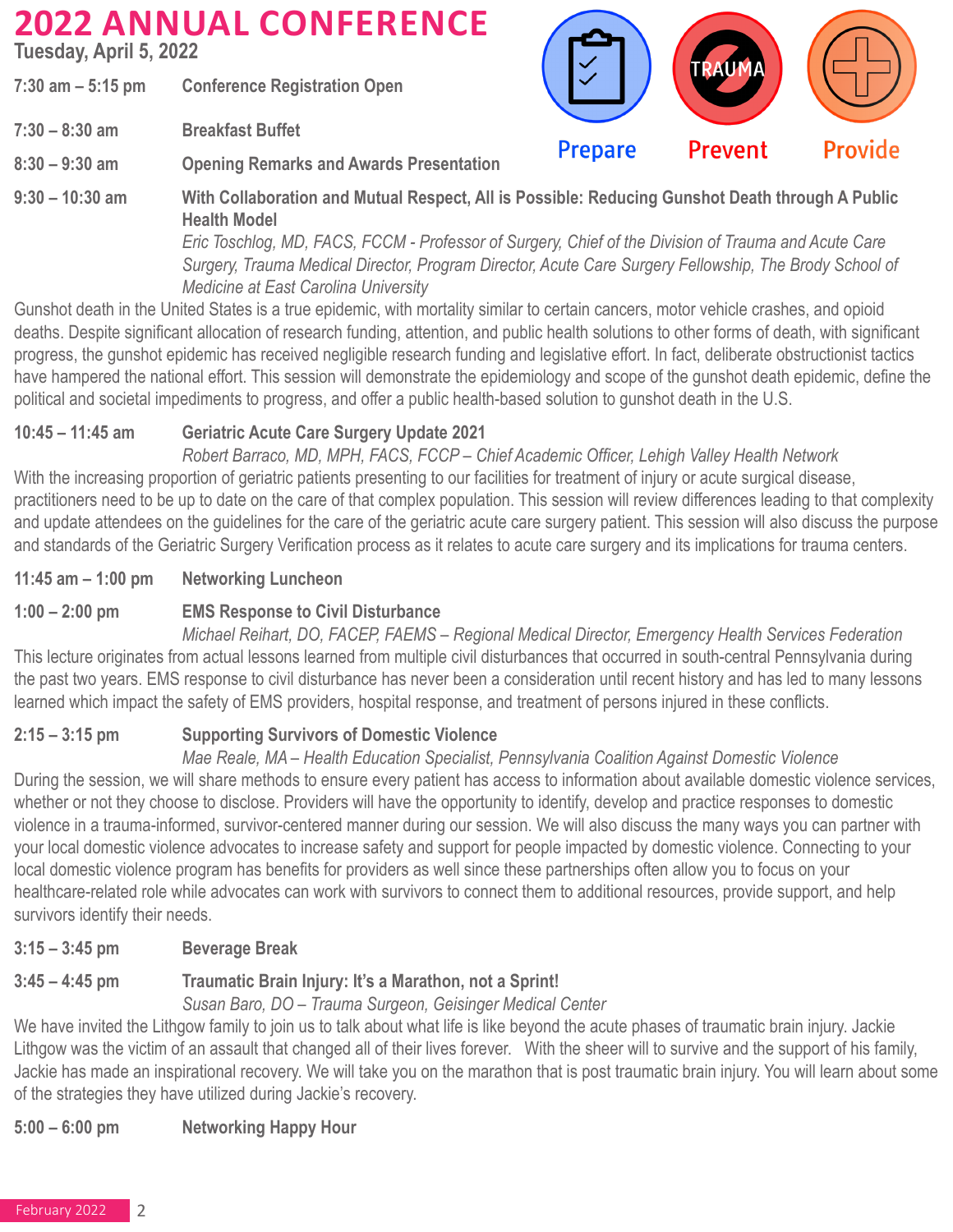#### **FEBRUARY 2022 OBSERVANCES Monthly Observances:**  *American Heart Month* **Wednesday, April 6, 2022 7:30 am Conference Registration opens 7:30 – 8:30 am Breakfast Buffet 2022 ANNUAL CONFERENCE**

*National Teen Dating Violence Month*

#### **Weekly or Daily Observances:**

*- Feb. 4: Wear Red Day*

*- Feb. 6-12: National Burn Awareness Week*

*- Feb. 13-19: National Heart Failure Awareness Week*

*- Feb. 20-26: Highway Safety Law Awareness Week*

**8:30 – 9:30 am Win When: Bringing Equity to Action**

 *Kevin Jenkins, PhD – CEO, Konquered Healthcare Solutions*

Win When carves a roadmap to professional development through research, humor, and powerful storytelling. Leaning on his past and present platforms, Dr. Kevin curated the best practices of Black physicians that confront, inform, and heal the consequences of bias in the healthcare environments in America. Countless racial and ethnic minority employees share their struggles with race and identity in the workplace, the suffocation of success, and a looming fear of failure with no long-lasting DEI solutions.

**9:45 – 10:45 am Nurse-Physician Communication: How it Affects Patients and Providers**

 *Andrew Bernard, MD – Chief of Acute Care Surgery, University of Kentucky* In this session, we will discuss the importance of a strong nurse-physician relationship for a trauma team to function optimally. Published evidence, case examples and recent quality improvement research will be used to illustrate the principles.

**10:45 – 11:15 am Beverage Break**

## **11:15 am – 12:15 pm Survive. Connect. Rebuild: An Overview of the Trauma Survivors Network**

 *Katherine Joseph, MPH – National Trauma Survivors Network Coordinator, American Trauma Society Andrew Oberle, MHA – Executive Director, Oberle Institute, St. Louis University*

Join us as we share about the Trauma Survivors Network (TSN): a program to help trauma survivors rebuild their lives after a serious injury. Learn about the programs and services offered within the TSN and how to bring the TSN to your trauma center or rehabilitation hospital. Hear from Andrew Oberle, trauma survivor, TSN peer visitor and local TSN Coordinator from St. Louis University Hospital. Andrew will share about his unique role helping other trauma survivors on their journey from surviving to thriving.

## **12:15 – 1:15 pm Networking Luncheon**

## **1:15 – 2:15 pm The Management of Pediatric Burns**

 *Paul Glat, MD - Chief of Plastic Surgery and Director of Burn Unit, St. Christopher's Hospital for Children* Burn care is special and requires great attention to detail, especially for pediatric patients. Dr. Glat will discuss the complete management of pediatric burn patients from injury to healing to reconstruction to rehabilitation. Skin substitutes will be described along with technology designed to help speed healing and reduce pain.

## **2:30 – 3:30 pm Sunrise Hospital & Medical Center: Response to October 1 Mass Casualty Event**

 *Dorita Sondereker, RN, BSN, CEN, CFRN, TCRN - Regional Program Director, HCA-HealthTrust* On October 1, 2017, during the Route 91 Harvest Music Festival on the Las Vegas Strip, a gunman opened fire from the 32nd floor of a nearby hotel on the crowd below. He fired more than 1,100 rounds leaving 59 dead and over 500 injured. This presentation will identify lessons learned by Sunrise Hospital and Medical Center in relation to hospital disaster plans, staff recovery, and community collaborations. Ms. Sondereker will share her personal experience with the goal of helping other healthcare providers prepare for, respond to, and recover from a traumatic mass casualty event.

**3:30 – 3:45 pm Raffle Drawing & Closing Remarks**

## Registration

Hotel Information